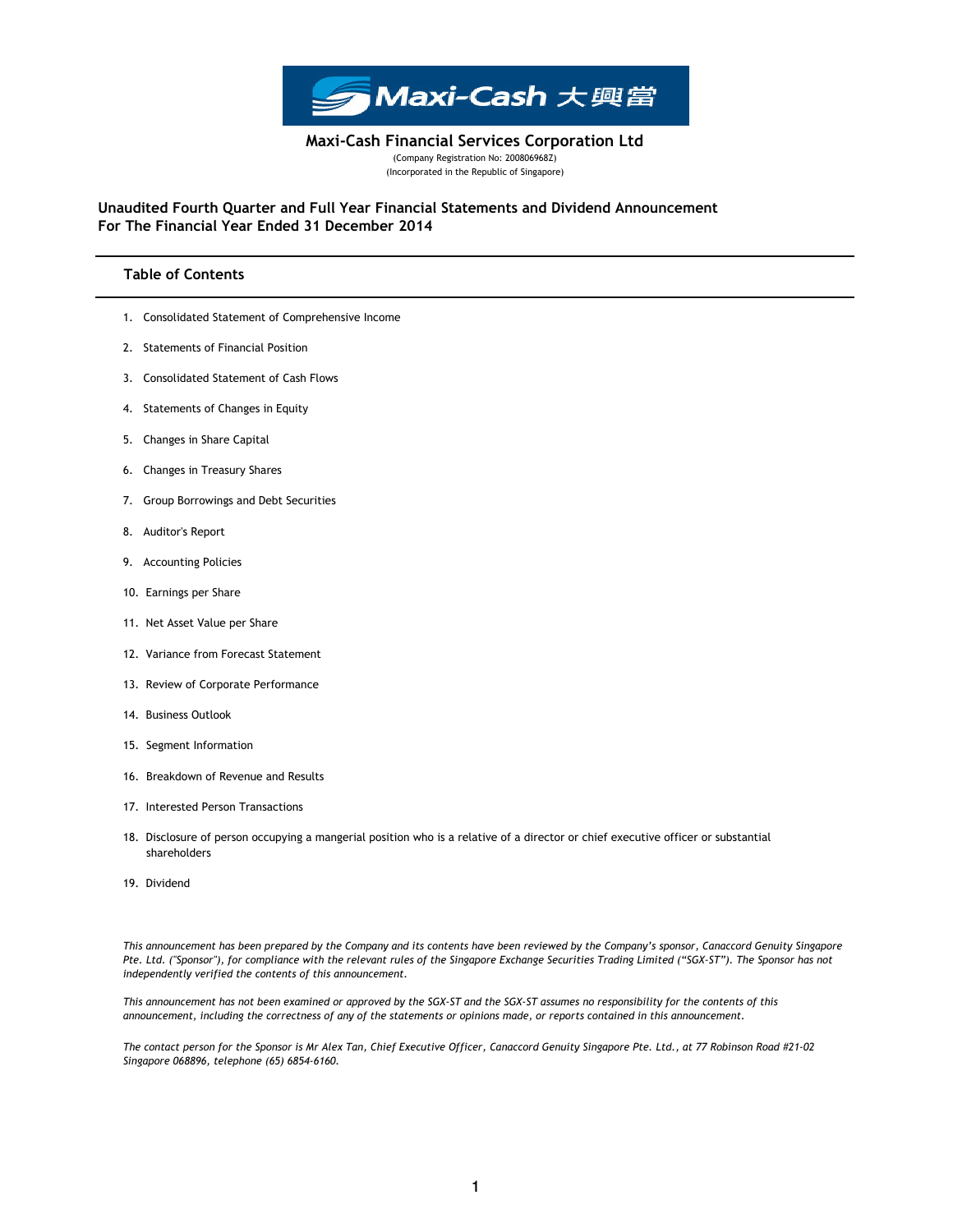

# 1. Consolidated Statement of Comprehensive Income

# 1(i) Consolidated Statement of Comprehensive Income For The Financial Year Ended 31 December 2014 ("FY2014")

|                                                       | Group     |           |        |
|-------------------------------------------------------|-----------|-----------|--------|
|                                                       | 2014      | 2013      | Change |
|                                                       | \$'000    | \$'000    | %      |
| Revenue                                               | 109,605   | 113,098   | $-3%$  |
| Material costs                                        | (77, 473) | (83, 446) | $-7%$  |
| Employee benefits                                     | (11, 882) | (9, 457)  | 26%    |
| Depreciation and amortisation                         | (1, 855)  | (1, 561)  | 19%    |
| Finance costs                                         | (2, 845)  | (2,802)   | 2%     |
| Other operating expenses                              | (14,780)  | (14, 505) | 2%     |
| Operating profit                                      | 770       | 1,327     | $-42%$ |
| Rental income                                         | 601       | 613       | $-2%$  |
| Other income                                          | 433       | 181       | 139%   |
| Profit before tax from continuing operation           | 1,804     | 2,121     | $-15%$ |
| Taxation                                              | 52        | 132       | $-61%$ |
| Profit for the period                                 | 1,856     | 2,253     | $-18%$ |
| Profit attributable to:                               |           |           |        |
| Shareholders of the Company                           | 1,812     | 2,215     | $-18%$ |
| Non-controlling interests                             | 44        | 38        | 16%    |
|                                                       | 1,856     | 2,253     | $-18%$ |
| Profit for the period                                 | 1,856     | 2,253     | $-18%$ |
| Other comprehensive income for the period, net of tax |           |           |        |
| Total comprehensive income for the period             | 1,856     | 2,253     | $-18%$ |
|                                                       |           |           |        |
| Total comprehensive income attributable to:           |           |           |        |
| Shareholders of the Company                           | 1,812     | 2,215     | $-18%$ |
| Non-controlling interests                             | 44        | 38        | 16%    |
|                                                       | 1,856     | 2,253     | $-18%$ |
| Earnings per ordinary share (cents)                   |           |           |        |
| -Basic                                                | 0.32      | 0.39      | $-18%$ |
| -Diluted                                              | 0.32      | 0.39      | $-18%$ |

Other information :-

|                                                                  | <b>Group</b>   |                |             |
|------------------------------------------------------------------|----------------|----------------|-------------|
|                                                                  | 2014<br>\$'000 | 2013<br>\$'000 | Change<br>% |
| Amortisation of prepaid rent                                     | 400            | 379            | 6%          |
| Depreciation of property, plant and equipment                    | 1,455          | 1,181          | 23%         |
| Financial losses on pledged items not fully covered by insurance | 77             | 27             | 185%        |
| (Recovery of)/allowance for doubtful debts                       | 91             | (13)           | n.m.        |
| Foreign currency exchange gain                                   | (90)           | (96)           | $-6%$       |
| Manufacturing and melting loss                                   | 55             | 50             | 10%         |
| Rental income                                                    | (601)          | (613)          | $-2%$       |

n.m. - Not meaningful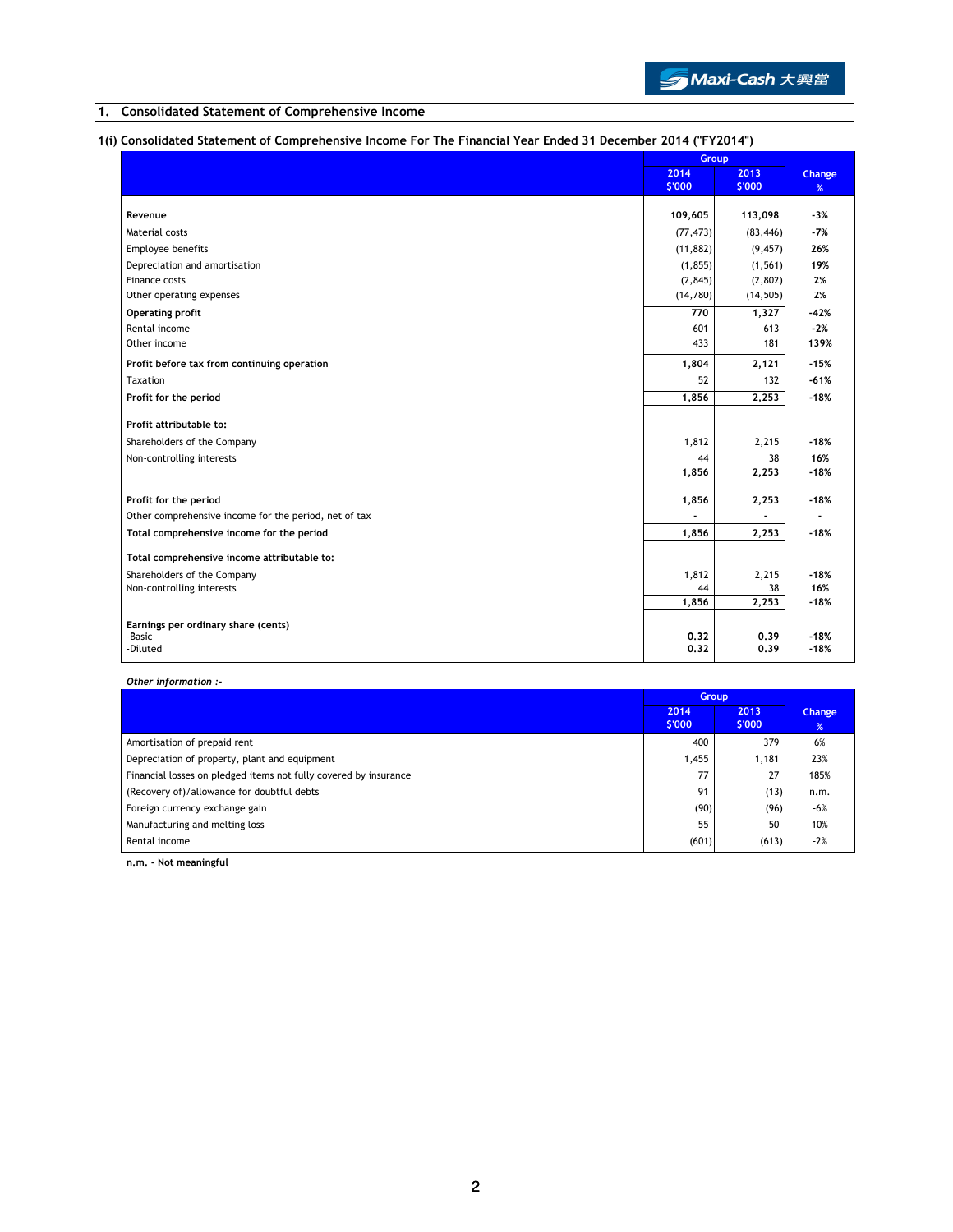

## 1. Consolidated Statement of Comprehensive Income (Con't)

## 1(ii) Consolidated Statement of Comprehensive Income For The Financial Period from 1 October 2014 to 31 December 2014 ("4Q 2014")

|                                                       |           | Group             |        |
|-------------------------------------------------------|-----------|-------------------|--------|
|                                                       | 40 2014   | 40 2013<br>\$'000 | Change |
|                                                       | \$'000    |                   | %      |
| Revenue                                               | 26,152    | 28,035            | $-7%$  |
| Material costs                                        | (17, 975) | (20, 760)         | $-13%$ |
| Employee benefits                                     | (3,093)   | (2, 552)          | 21%    |
| Depreciation and amortisation                         | (481)     | (404)             | 19%    |
| Finance costs                                         | (761)     | (695)             | 9%     |
| Other operating expenses                              | (3, 214)  | (3,803)           | $-15%$ |
| Operating profit/(loss)                               | 628       | (179)             | n.m.   |
| Rental income                                         | 72        | 176               | $-59%$ |
| Other income                                          | 68        | 86                | $-21%$ |
| Profit before tax from continuing operation           | 768       | 83                | 825%   |
| Taxation                                              | 1         | 184               | n.m.   |
| Profit for the period                                 | 769       | 267               | 188%   |
|                                                       |           |                   |        |
| Profit attributable to:                               |           |                   |        |
| Shareholders of the Company                           | 770       | 262               | 194%   |
| Non-controlling interests                             | (1)       | 5                 | n.m.   |
|                                                       | 769       | 267               | 188%   |
| Profit for the period                                 | 769       | 267               | 188%   |
| Other comprehensive income for the period, net of tax |           |                   |        |
| Total comprehensive income for the period             | 769       | 267               | 188%   |
|                                                       |           |                   |        |
| Total comprehensive income attributable to:           |           |                   |        |
| Shareholders of the Company                           | 770       | 262               | 194%   |
| Non-controlling interests                             | (1)       | 5                 | n.m.   |
|                                                       | 769       | 267               | 188%   |

#### n.m. - Not meaningful

#### NOTES:

- 1a Depreciation of fixed assets in pawnshops and retail outlets is computed on a straight-line basis over 3 to 5 years.
	- 1b The Group recognises all inventory, including trade-in stock and sales return stock, at the lower of cost and net realisable value.
	- 1c The decrease in material costs in FY2014 and 4Q 2014 was generally in line with the decrease in revenue from the retail and trading of pre-owned jewellery and watches business.
	- 1d Employee benefits expenses for FY2014 and 4Q 2014 increased mainly due to the increase in number of employees, as the Group has more pawnshops and retail outlets as at 31 December 2014 as compared to 31 December 2013.
	- 1e Higher depreciation charges in FY2014 and 4Q 2014 was due to the increase in depreciation of plant and equipment for new pawnshops and retail outlets.
	- 1f Finance costs for FY2014 and 4Q 2014 increased mainly due to more loan drawdown and interest rate charged.
	- 1g Higher other operating expenses in FY2014 was mainly due to the increase in rental costs for new pawnshops and retail outlets in new locations and provision for doubtful debts. Lower other operating expenses in 4Q 2014 was mainly due to Goods and Services Tax ("GST") recovered.
	- 1h The rental income for FY2014 was from sub-leasing and bad debt recovered from one of the tenants in March 2014. Lower rental income for FY2014 and 4Q 2014 as compared to FY2013 and 4Q 2013 was due to fewer sub-leasing properties.
	- 1i Other income for FY2014 increased mainly due to government grants arising from the Wage Credit Scheme, Productivity and Innovation Credit ("PIC") Cash and PIC Bonus payouts and Special Employment Credit from Inland Revenue Authority of Singapore. Lower other income in 4Q 2014 was mainly due to lower foreign exchange gain in 4Q 2014 as compared to 4Q 2013.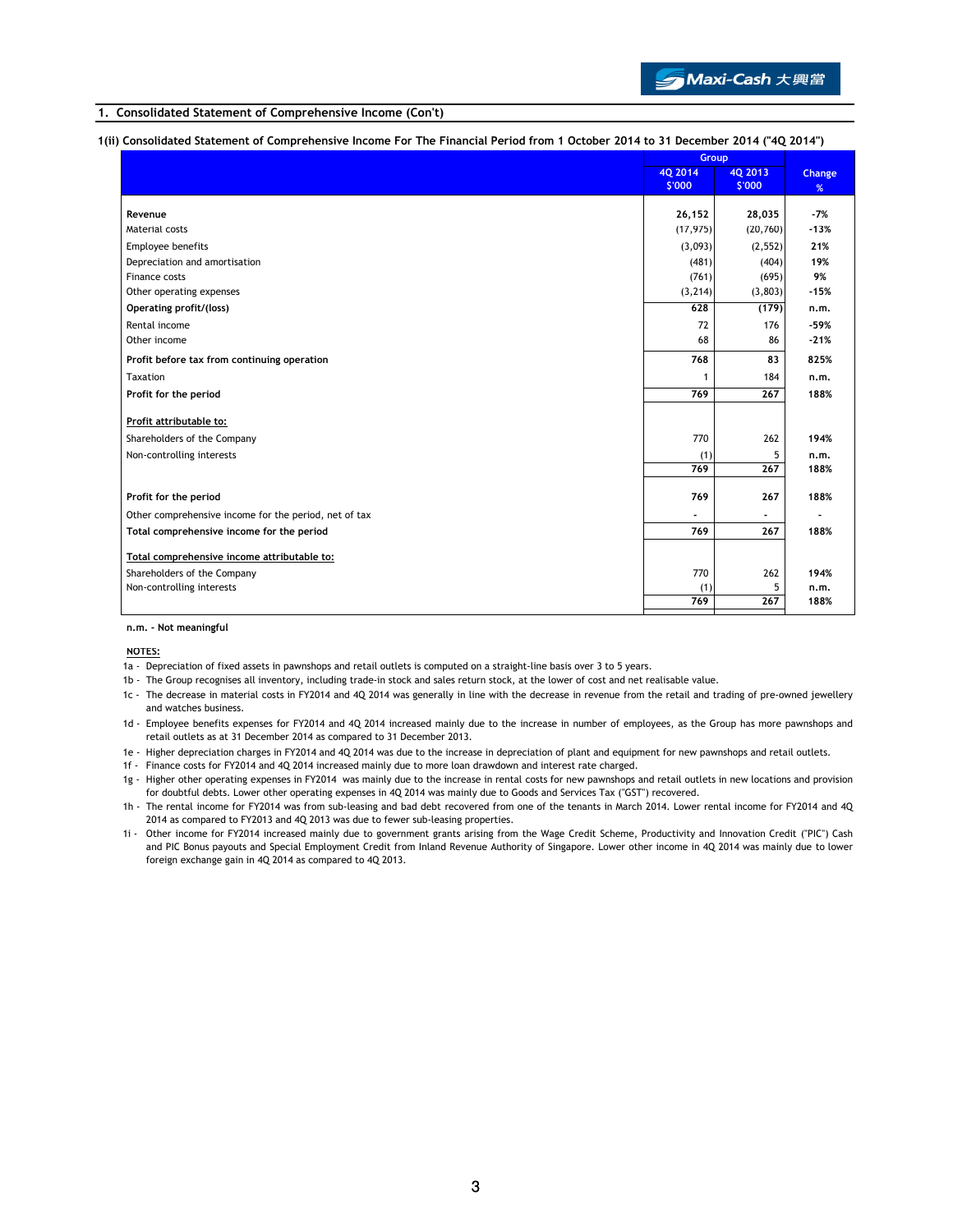

## 2. Statements of Financial Position

|                                                    | Group     |                     | <b>Company</b> |           |
|----------------------------------------------------|-----------|---------------------|----------------|-----------|
|                                                    | 31-Dec-14 | 31-Dec-13           | 31-Dec-14      | 31-Dec-13 |
|                                                    | \$'000    | \$'000              | \$'000         | \$'000    |
|                                                    |           |                     |                |           |
| <b>NON-CURRENT ASSETS</b>                          |           |                     |                |           |
| Property, plant and equipment                      | 4,287     | 3,734               | 88             | 64        |
| Investments in subsidiaries                        |           |                     | 45,000         | 45,000    |
| Other receivables                                  | 909       | 1,484               | 909            | 1,484     |
| Prepaid rent                                       | 95        | 143                 |                | 47        |
| Deferred tax assets                                | 1,150     | 871                 | 30             | 62        |
|                                                    | 6,441     | 6,232               | 46,027         | 46,657    |
| <b>CURRENT ASSETS</b>                              |           |                     |                |           |
| Inventories                                        | 30,618    | 22,073              |                |           |
| Trade and other receivables                        | 199,957   | 188,233             | 1,291          | 697       |
| Prepaid rent                                       | 212       | 379                 | 47             | 283       |
| Prepayments                                        | 728       | 381                 | 26             | 126       |
| Due from subsidiaries (non-trade)                  |           |                     | 28,804         | 28,635    |
| Cash and bank balances                             | 9,264     | 11,601              | 1,444          | 2,426     |
|                                                    | 240,779   | 222,667             | 31,612         | 32,167    |
| <b>TOTAL ASSETS</b>                                | 247,220   | 228,899             | 77,639         | 78,824    |
| <b>CURRENT LIABILITIES</b>                         |           |                     |                |           |
| Trade and other payables                           | 3,539     | 3,343               | 923            | 1,111     |
| Due to immediate holding company (non-trade)       | 114,196   | 86,404              | 12,685         | 13,486    |
| Provision for taxation                             | 1,033     | 883                 | 16             | 8         |
| Interest-bearing loans and borrowings              | 63,710    | 74,023              |                | ÷.        |
|                                                    | 182,478   | 164,653             | 13,624         | 14,605    |
| Net current assets                                 | 58,301    | 58,014              | 17,988         | 17,562    |
|                                                    |           |                     |                |           |
| <b>NON-CURRENT LIABILITIES</b>                     |           |                     |                |           |
| Other payables                                     |           | 145                 | J.             | 145       |
| Deferred tax liabilities                           | 36        | 79                  |                |           |
|                                                    |           |                     |                |           |
|                                                    | 36        | 224                 | ä,             | 145       |
| <b>TOTAL LIABILITIES</b>                           | 182,514   | 164,877             | 13,624         | 14,750    |
| Net assets                                         | 64,706    | 64,022              | 64,015         | 64,074    |
|                                                    |           |                     |                |           |
| EQUITY ATTRIBUTABLE TO SHAREHOLDERS OF THE COMPANY |           |                     |                |           |
| Share capital                                      | 64,035    | 64,035              | 64,035         | 64,035    |
| Accumulated profit/(losses)                        | 29        | (611)               | (20)           | 39        |
|                                                    | 64,064    | $\overline{63,}424$ | 64,015         | 64,074    |
| Non-controlling interests                          | 642       | 598                 |                |           |
| <b>Total equity</b>                                | 64,706    | 64,022              | 64,015         | 64,074    |
|                                                    |           |                     |                |           |
| Net asset value per ordinary share (cents)         | 11.39     | 13.53               | 11.38          | 13.67     |
|                                                    |           |                     |                |           |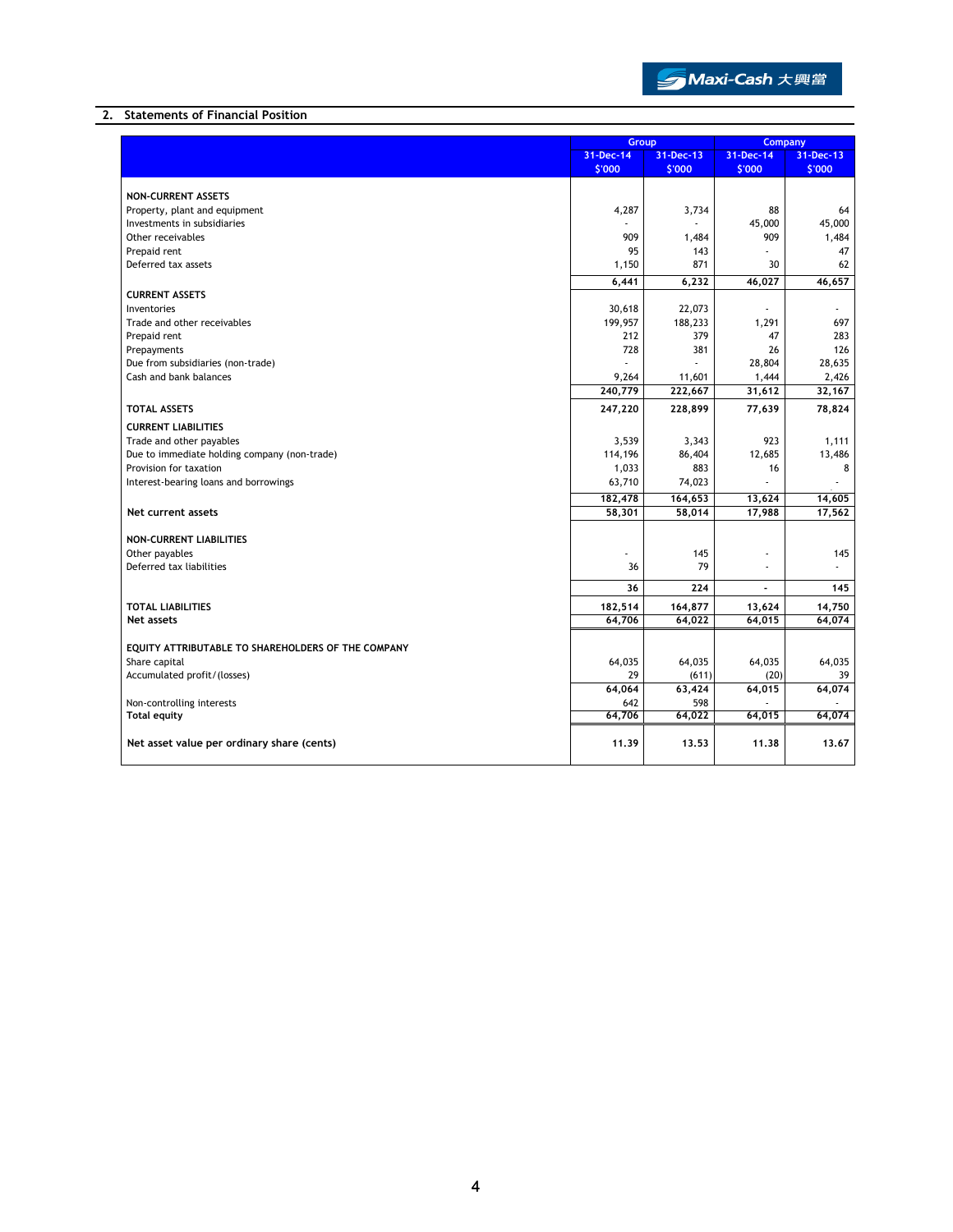### 2. Statements of Financial Position (Con't)

### 2a. - Review of Financial Position

The equity attributable to shareholders of the Company was \$64.1 million as at 31 December 2014 as compared to \$63.4 million as at 31 December 2013. The increase was attributable to the profit for the year, partially offset by the dividend payment of \$1.2 million in May 2014.

The Group's total assets of \$247.2 million as at 31 December 2014 was \$18.3 million higher than that as at 31 December 2013 mainly due to the increase in inventories and trade and other receivables, partially offset by the decrease in cash and bank balances. The increase in inventories was due to the increase in preowned jewellery and watches for the Group's retail and trading of pre-owned jewellery and watches business. The increase in trade and other receivables was due to the increase in pledge book for the Group's pawnbroking business.

The Group's total liabilities of \$182.5 million as at 31 December 2014 was \$17.6 million higher than that as at 31 December 2013. This was mainly due to the increase in amount due to immediate holding company (non-trade). These additional borrowings were mainly used as working capital for the Group's pawnbroking business. The increase was partially offset by the decrease in interest-bearing loans and borrowings as a result of the repayments of certain bank loans.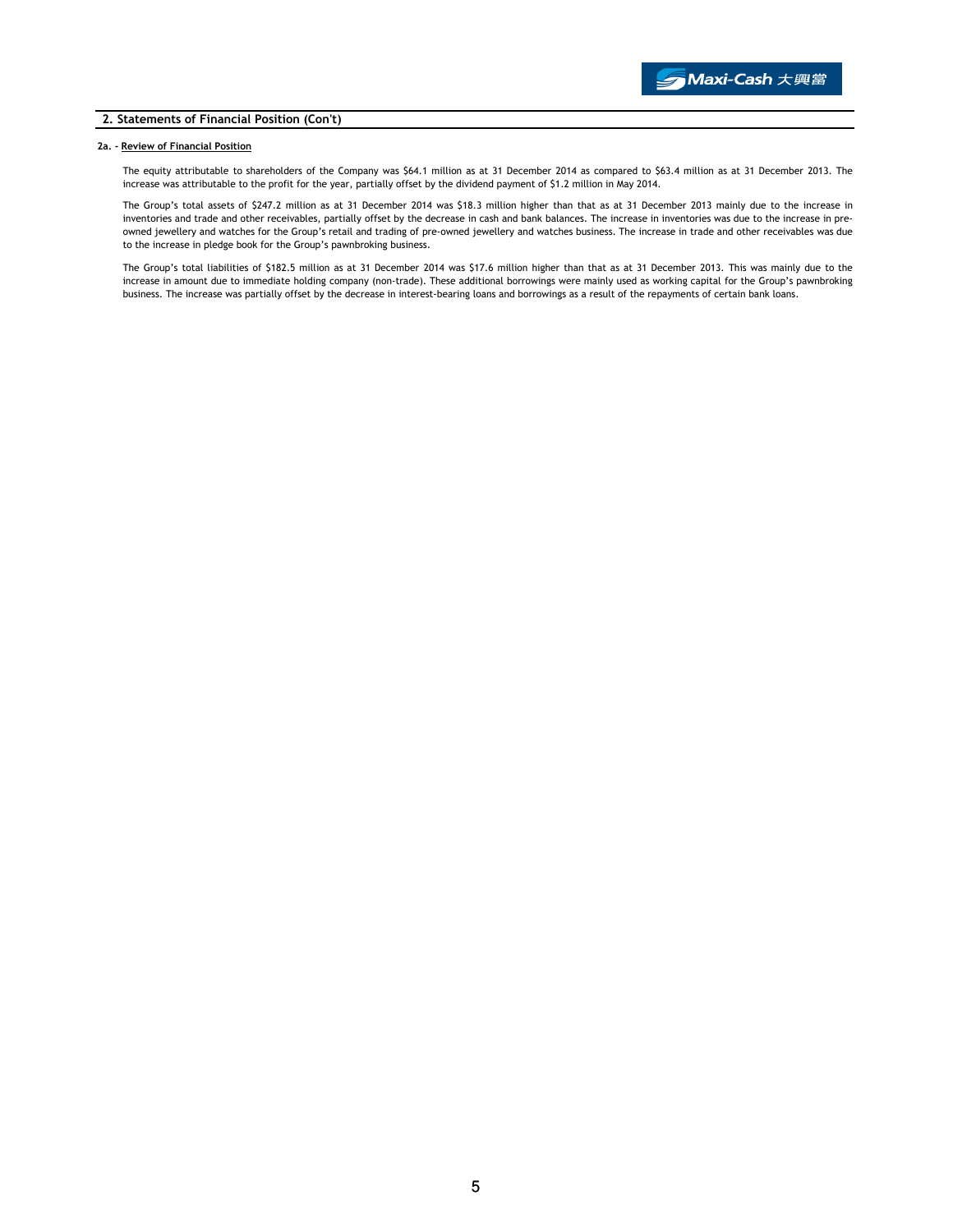

# 3. Consolidated Statement of Cash Flows For The Financial Year Ended 31 December 2014

|                                                                                   |                             | Group               |                     |                            |  |
|-----------------------------------------------------------------------------------|-----------------------------|---------------------|---------------------|----------------------------|--|
|                                                                                   | <b>Fourth Quarter Ended</b> |                     |                     | <b>Twelve Months Ended</b> |  |
|                                                                                   | 31-Dec-14<br>\$'000         | 31-Dec-13<br>\$'000 | 31-Dec-14<br>\$'000 | 31-Dec-13<br>\$'000        |  |
| <b>OPERATING ACTIVITIES</b>                                                       |                             |                     |                     |                            |  |
| Profit before taxation                                                            | 768                         | 83                  | 1,804               | 2,121                      |  |
| Adjustments for:                                                                  |                             |                     |                     |                            |  |
| Property, plant and equipment written off                                         | 49                          | 112                 | 70                  | 112                        |  |
| Depreciation of property, plant and equipment                                     | 371                         | 309                 | 1,455               | 1.181                      |  |
| (Recovery of)/allowance for doubtful debts                                        | 137                         | (10)<br>249         | 91                  | (13)<br>249                |  |
| Write down of inventories<br>Interest expense                                     | 761                         | 696                 | 2,845               | 2,803                      |  |
| Amortisation of prepaid rent                                                      | 110                         | 94                  | 400                 | 379                        |  |
| (Gain)/Loss on disposal of property, plant and equipment                          | (4)                         | (85)                | 9                   | $\mathbf{1}$               |  |
| Operating profit before working capital changes                                   | 2,192                       | 1,448               | 6,674               | 6,833                      |  |
|                                                                                   |                             |                     |                     |                            |  |
| (Increase)/decrease in:<br>Inventories                                            |                             |                     |                     |                            |  |
| Due from a related company (trade)                                                | (2, 267)                    | (2, 376)<br>604     | (8, 545)            | (4,610)                    |  |
| Trade and other receivables                                                       | (1,783)                     | 2,702               | (11, 240)           | (23, 249)                  |  |
| Prepayments                                                                       | (310)                       | 142                 | (347)               | (72)                       |  |
| Decrease in:                                                                      |                             |                     |                     |                            |  |
| Trade and other payables                                                          | 433                         | 768                 | 51                  | 184                        |  |
| Net cash (used in)/generated from operations                                      | (1,735)                     | 3,288               | (13, 407)           | (20, 914)                  |  |
| Interest paid                                                                     | (761)                       | (696)               | (2, 845)            | (2,803)                    |  |
| Income taxes refund                                                               | 7                           |                     | 72                  | 36                         |  |
| Income taxes paid                                                                 | (3)                         |                     | (192)               | (701)                      |  |
| Net cash (used in)/generated from operating activities                            | (2, 492)                    | 2.592               | (16, 372)           | (24, 382)                  |  |
| <b>INVESTING ACTIVITIES</b>                                                       |                             |                     |                     |                            |  |
| Proceeds from sale of property, plant and equipment                               | 3                           |                     | 61                  |                            |  |
| Purchase of property, plant and equipment                                         | (328)                       | (508)               | (2, 148)            | (1,408)                    |  |
| Increase in prepaid rent                                                          |                             |                     | (185)               |                            |  |
| Net cash used in investing activities                                             | (325)                       | (508)               | (2, 272)            | (1,408)                    |  |
| <b>FINANCING ACTIVITIES</b>                                                       |                             |                     |                     |                            |  |
| Proceeds from short-term notes                                                    |                             |                     | 20,000              |                            |  |
| Repayment of short-term notes                                                     |                             |                     | (20,000)            |                            |  |
| Proceeds from short-term bank borrowings                                          | 46,190                      | 36,380              | 259,170             | 188,843                    |  |
| Repayments of short-term bank borrowings                                          | (97, 040)                   | (29, 988)           | (269, 473)          | (194, 128)                 |  |
| Repayments of finance lease obligations                                           |                             | (6)                 | (10)                | (47)                       |  |
| Advances from/(repayments to) immediate holding company (non-trade)               | 56,355                      | (3,696)             | 27,792              | 37,841                     |  |
| Repayments from a related company<br>Dividend paid to shareholders of the Company |                             |                     | (1, 172)            | (221)                      |  |
|                                                                                   |                             |                     |                     | (2, 415)<br>29.873         |  |
| Net cash generated from financing activities                                      | 5,505                       | 2,690               | 16,307              |                            |  |
| Net increase/(decrease) in cash and cash equivalents                              | 2,688                       | 4,774               | (2, 337)            | 4,083                      |  |
| Cash and cash equivalents at beginning of year                                    | 6,576                       | 6,827               | 11,601              | 7,518                      |  |
| Cash and cash equivalents at end of year                                          | 9,264                       | 11,601              | 9,264               | 11,601                     |  |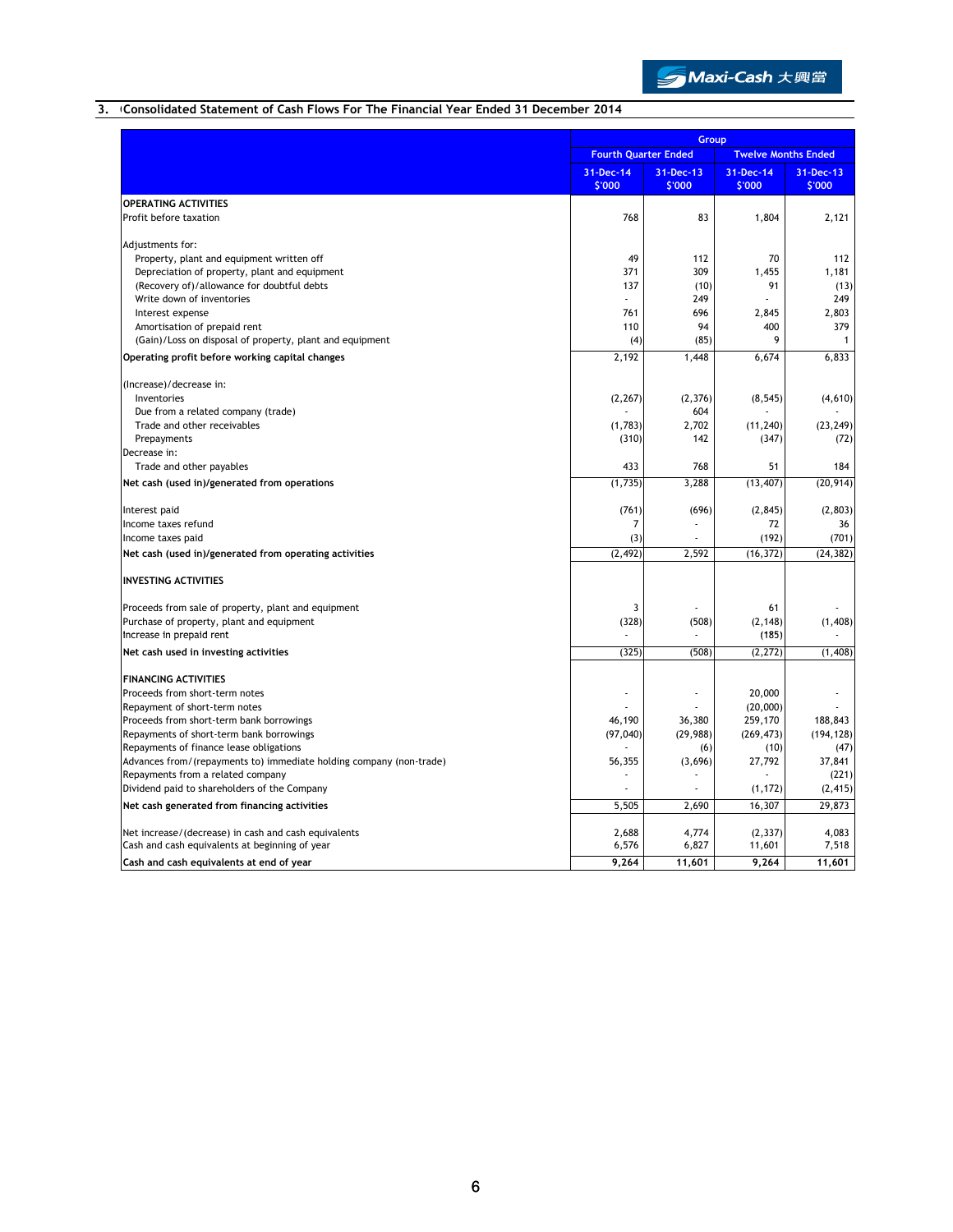## 3. Consolidated Statement of Cash Flows For The Financial Year Ended 31 December 2014 (Con't)

#### Cash and cash equivalents

Cash and cash equivalents included in the consolidated cash flow statements comprise the following amounts:-

|                           | 31-Dec-14 | 31-Dec-13 |
|---------------------------|-----------|-----------|
|                           | \$'000    | \$'000    |
| Cash at banks and in hand | 9,264     | 11,601    |
| <b>Bank overdrafts</b>    |           |           |
| Cash and cash equivalents | 9,264     | 11,601    |

#### 3a. - Cashflow Analysis

#### 4Q 2014

Net cash used in operating activities for 4Q 2014 was \$2.5 million compared to \$2.6 million generated from operating activities in 4Q 2013. This was due to the increase in trade and other receivables, inventories as well as prepayments and partially offset by the decrease in trade and other payables.

Net cash used in investing activities of \$0.3 million in 4Q 2014 was mainly due to renovation for pawnshops and retail outlets in new locations.

Net cash generated from financing activities was \$5.5 million in 4Q 2014 compared to \$2.7 million in 4Q 2013. The net cash generated from financing activities in 4Q 2014 was due to advances from immediate holding company (non-trade), partially offset by repayments of short-term bank borrowings.

#### FY2014

Net cash used in the operating activities for FY2014 was \$16.4 million compared to \$24.4 million for the corresponding period in the previous year. This was due to the increase in trade and other receivables, inventories and prepayments.

Net cash used in investing activities was \$2.3 million in FY2014 as compared to \$1.4 million in FY2013. The higher net cash used in investing activities in FY2014 was mainly due to renovation of pawnshops and retail outlets in new locations.

Net cash generated from financing activities was \$16.3 million in FY2014 compared to \$29.9 million in FY2013. The net cash generated from financing activities in FY2014 was due to advances from immediate holding company (non-trade), partially offset by repayments of short-term bank borrowings.

As a result of the above, there was a net decrease of \$2.3 million in the cash and cash equivalents resulting in cash and cash equivalents of \$9.3 million as at 31 December 2014.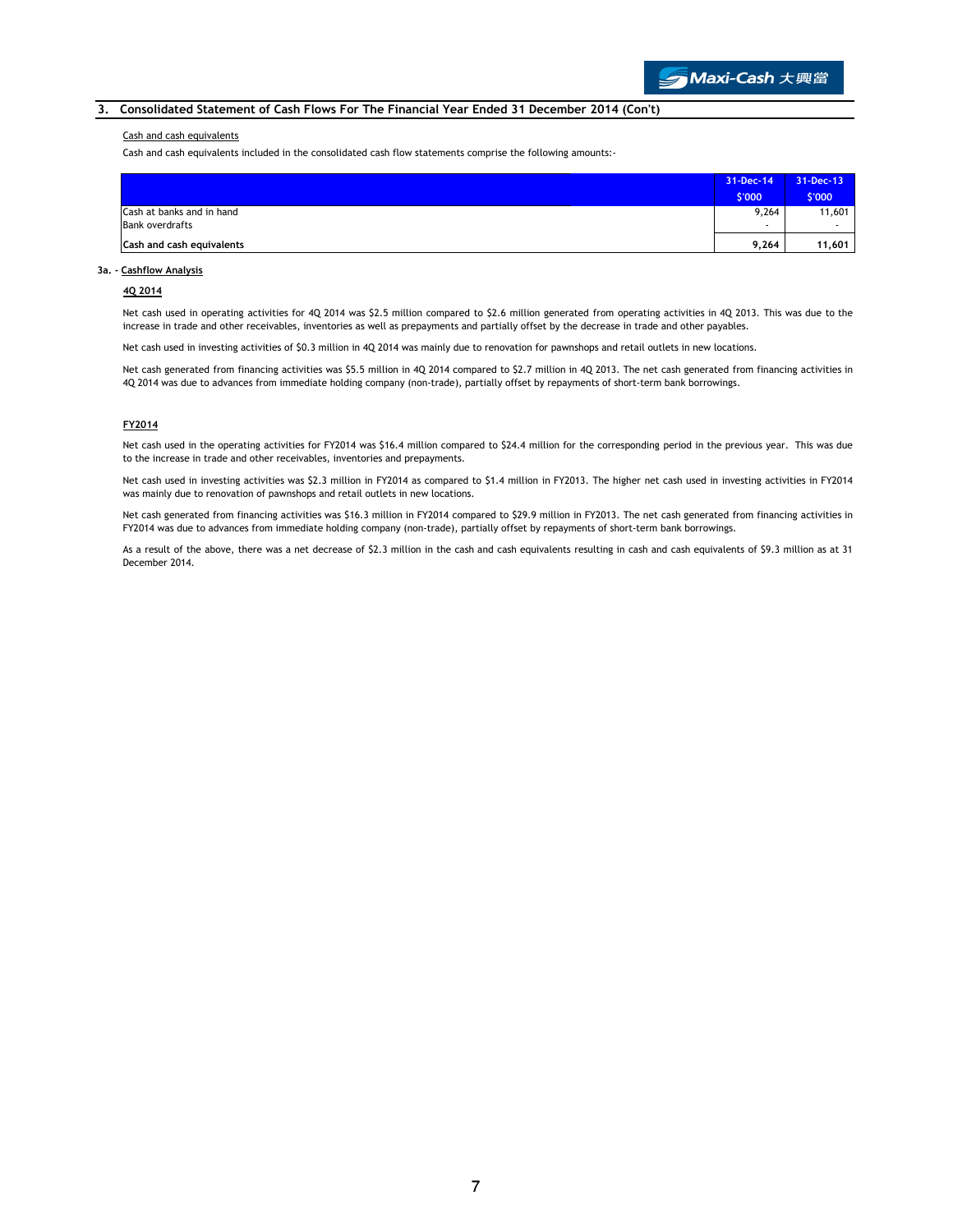

# 4. Statements of Changes in Equity

|                                           |                | <b>Attributable to shareholders</b><br>of the Company |                  |             |              |
|-------------------------------------------|----------------|-------------------------------------------------------|------------------|-------------|--------------|
|                                           | <b>Share</b>   | <b>Accumulated</b>                                    |                  | controlling | <b>Total</b> |
|                                           | <b>Capital</b> | (losses)/profit                                       | <b>interests</b> |             |              |
|                                           | \$'000         | \$'000                                                | \$'000           | \$'000      |              |
| Group                                     |                |                                                       |                  |             |              |
| Balance as at 1 January 2014              | 64,035         | (611)                                                 | 598              | 64,022      |              |
| Total comprehensive income for the period |                | 1,812                                                 | 44               | 1,856       |              |
| Dividends on ordinary shares              |                | (1, 172)                                              |                  | (1, 172)    |              |
| Balance as at 31 December 2014            | 64,035         | 29                                                    | 642              | 64,706      |              |
|                                           |                |                                                       |                  |             |              |
| Balance as at 1 January 2013              | 64,035         | (411)                                                 | 560              | 64,184      |              |
| Total comprehensive income for the period |                | 2,215                                                 | 38               | 2,253       |              |
| Dividends on ordinary shares              |                | (2, 415)                                              |                  | (2, 415)    |              |
| Balance as at 31 December 2013            | 64,035         | (611)                                                 | 598              | 64,022      |              |
| Company                                   |                |                                                       |                  |             |              |
| Balance as at 1 January 2014              | 64,035         | 39                                                    |                  | 64,074      |              |
| Total comprehensive income for the period |                | 1,113                                                 |                  | 1,113       |              |
| Dividends on ordinary shares              |                | (1, 172)                                              |                  | (1, 172)    |              |
| Balance as at 31 December 2014            | 64,035         | (20)                                                  |                  | 64,015      |              |
|                                           |                |                                                       |                  |             |              |
| Balance as at 1 January 2013              | 64,035         | 501                                                   |                  | 64,536      |              |
| Total comprehensive income for the period |                | 1,953                                                 |                  | 1,953       |              |
| Dividends on ordinary shares              |                | (2, 415)                                              |                  | (2, 415)    |              |
| Balance as at 31 December 2013            | 64.035         | 39                                                    |                  | 64,074      |              |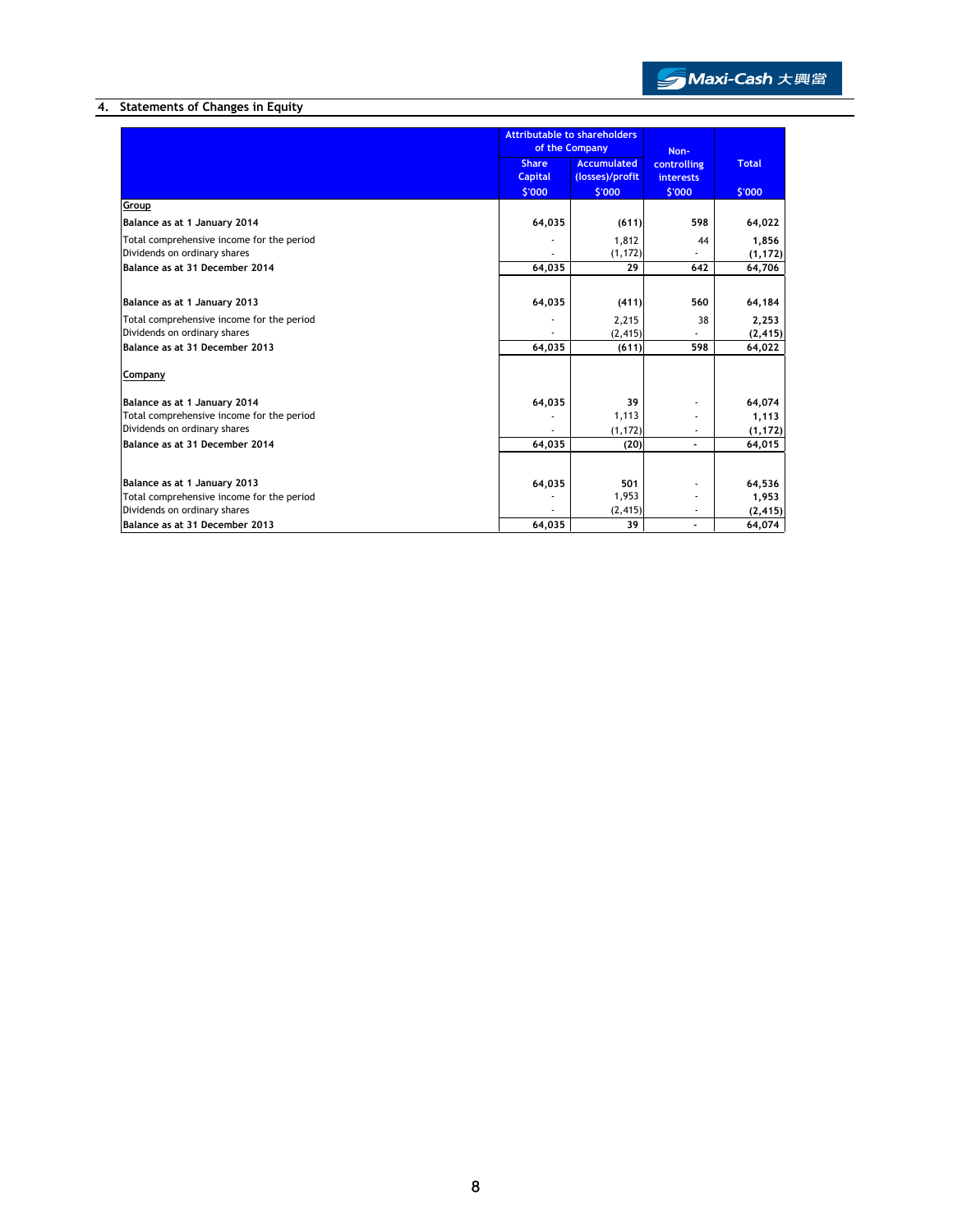

### 5. Changes in Share Capital

|                                                                    | <b>Company</b> |         |
|--------------------------------------------------------------------|----------------|---------|
|                                                                    | 2014           | 2013    |
| No. of shares                                                      | '000'          | '000'   |
| Issued and fully paid-up share capital                             |                |         |
| <b>Balance at 1 January</b>                                        | 468,864        | 355,200 |
| New ordinary shares issued pursuant to bonus issue (Note 1, 2 & 3) | 93.773         | 113,664 |
| Balance at 31 December                                             | 562.637        | 468,864 |
|                                                                    |                |         |

Note 1 - On 20 February 2013, the Company proposed a bonus issue to shareholders on the basis of one bonus share for every five existing ordinary shares in the capital of the Company which was approved by SGX-ST on 30 April 2013. The 71,039,998 bonus shares were listed and quoted on Catalist on 11 June 2013.

Note 2 - On 6 August 2013, the Company proposed a bonus issue to shareholders on the basis of one bonus share for every ten existing ordinary shares in the capital of the Company which was approved by SGX-ST on 4 September 2013. The 42,623,998 bonus shares were listed and quoted on Catalist on 28 October 2013.

Note 3 - On 19 February 2014, the Company proposed a bonus issue to shareholders on the basis of one bonus share for every five existing ordinary shares in the capital of the Company which was approved by SGX-ST on 28 April 2014. The 93,772,628 bonus shares were listed and quoted on Catalist on 27 May 2014.

The Company has no outstanding convertibles or treasury shares as at 31 December 2014 and 31 December 2013.

### 6. Changes in Treasury Shares

There were no sales, transfers, disposal, cancellation and / or use of treasury shares as at 31 December 2014 (31 December 2013: Nil). The Company does not have any treasury shares.

#### 7. Group Borrowings and Debt Securities

Amount repayable in one year or less, or on demand

| As at 31-Dec-14          |                            | As at 31-Dec-13          |                            |
|--------------------------|----------------------------|--------------------------|----------------------------|
| <b>Secured</b><br>\$'000 | <b>Unsecured</b><br>\$'000 | <b>Secured</b><br>\$'000 | <b>Unsecured</b><br>\$'000 |
| 63,710                   |                            | 74.023                   | ۰                          |

Amount repayable after one year

| As at 31-Dec-14          |                          | As at 31-Dec-13       |                                |
|--------------------------|--------------------------|-----------------------|--------------------------------|
| <b>Secured</b><br>\$'000 | <b>Unsecured</b><br>7000 | <b>Secured</b><br>000 | <b>Unsecured</b><br><b>COO</b> |
|                          |                          | -                     |                                |

#### Details of collateral

The Group's borrowings and debt securities are secured as follows:-

i) corporate guarantees by Aspial Corporation Limited; and

ii) fixed and floating charges on all assets of certain subsidiaries.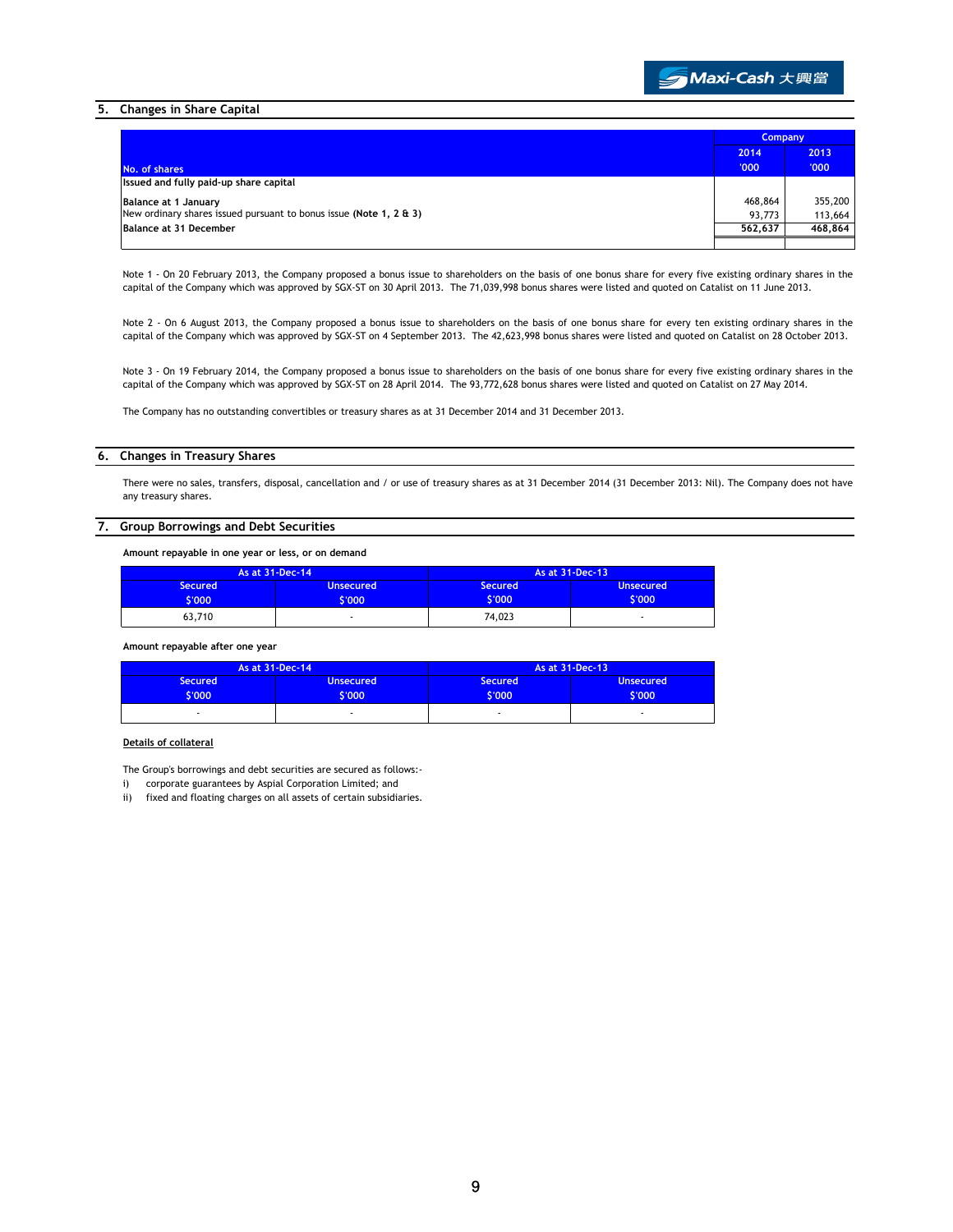## 8. Auditor's Report

The figures have not been audited or reviewed by the auditors.

# 9. Accounting Policies

The Group has applied the same accounting policies and methods of computation in the fourth quarter announcement for the current financial year as those of the audited financial statements for the financial year ended 31 December 2013, as well as all applicable new and revised Financial Reporting Standards ("FRSs") which became effective for financial years beginning on or after 1 January 2014. The adoption of these new and revised FRSs has no material effect on the fourth quarter announcement for the current financial year.

# 10. Earnings per Share

|                                            | <b>Group</b>                                              |                 |           |           |  |
|--------------------------------------------|-----------------------------------------------------------|-----------------|-----------|-----------|--|
|                                            | <b>Fourth Ouarter Ended</b><br><b>Twelve Months Ended</b> |                 |           |           |  |
|                                            | 31-Dec-14                                                 | $31 - Dec - 13$ | 31-Dec-14 | 31-Dec-13 |  |
|                                            | cents                                                     | cents           | cents     | cents     |  |
| i) Basic earnings per share                | 0.14                                                      | 0.05            | 0.32      | 0.39      |  |
| ii) Diluted earnings per share             | 0.14                                                      | 0.05            | 0.32      | 0.39      |  |
| - Weighted average number of shares ('000) | 562,637                                                   | 562,637         | 562,637   | 562,637   |  |

# 11. Net Asset Value per Share

|                                            |           | <b>Group</b>    |           | <b>Company</b> |
|--------------------------------------------|-----------|-----------------|-----------|----------------|
|                                            | 31-Dec-14 | $31 - Dec - 13$ | 31-Dec-14 | 31-Dec-13      |
| Net asset value per ordinary share (cents) | 11.39     | 13.53           | 11.38     | 13.67          |
| Number of ordinary shares in issue ('000)  | 562,637   | 468,864         | 562,637   | 468,864        |

# 12. Variance from Forecast Statement

No forecast for the financial year ended 31 December 2014 was previously provided.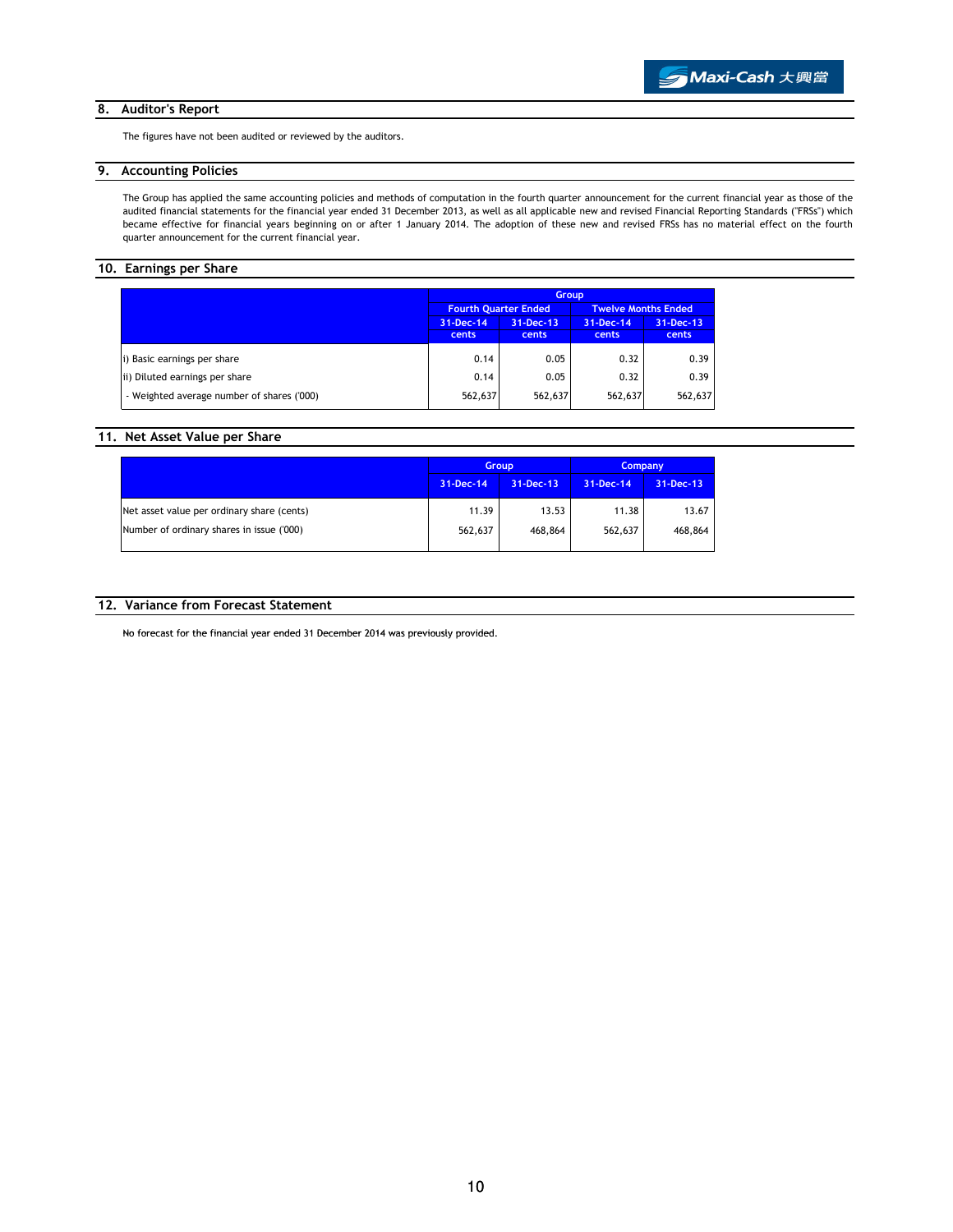#### 13. Review of Corporate Performance

The Group's revenue of \$109.6 million for FY2014 was lower by \$3.5 million mainly due to lower revenue recorded by the retail and trading of pre-owned jewellery and watches business. The pawnbroking business continued to grow and had registered higher revenue in FY2014.

For 4Q 2014, the Group's revenue of \$26.2 million was 6.7% lower than 4Q 2013 due to lower revenue recorded by the retail and trading of pre-owned jewellery and watches business. The pawnbroking business had however registered higher revenue in 4Q 2014 as compared with 4Q 2013.

Revenue contribution from the pawnbroking business increased by about 4.1% in FY2014. The increase was primarily attributed to the higher interest income from its growing pledge book. The retail and trading of pre-owned jewellery and watches business recorded a 5.1% drop in revenue in FY2014 due mainly to the softening of gold price in 4Q 2014.

In FY2014, expenses increased across major cost categories mainly due to the increase in number of pawnshops and retail outlets to 39 stores in FY2014. The operation of the additional stores has contributed to the increase in expense items such as rental costs, employee benefits and depreciation and amortization.

At the pre-tax level, the Group's profit of \$1.8 million for FY2014 was \$0.3 million lower than that of FY2013. The lower pre-tax profit was mainly due to the increase in operating expenses incurred for FY2014 by the new stores. For 4Q 2014, pre-tax profit for the Group increased by \$0.7 million to \$0.8 million from S\$0.1 million in 4Q 2013. The higher pre-tax profit was mainly due to higher interest income.

#### 14. Business Outlook

The operating environment for the pawnbroking industry continues to be challenging as the existing pawnshops and new entrants compete for the business. The Group will leverage on having the largest network of stores in Singapore and pawner friendly business practices to further grow our pawnbroking as well as retail and trading of pre-owned jewellery and watches businesses.

The Group's brand-building efforts have helped to develop a strong brand identity with our customers and this has helped our new stores to build up their customer base. We are using new social media to reach out to new market segment and also to promote our products and services. As an innovator in our industry, we will continue to explore ways to improve our services, to bring greater convenience and benefits to our customers and neighbourhoods.

Barring significant fluctuation in gold pricing and other unforeseen circumstances, we should start to reap rewards from our investment in our extensive network and the goodwill that we have built up with our customers over the past years.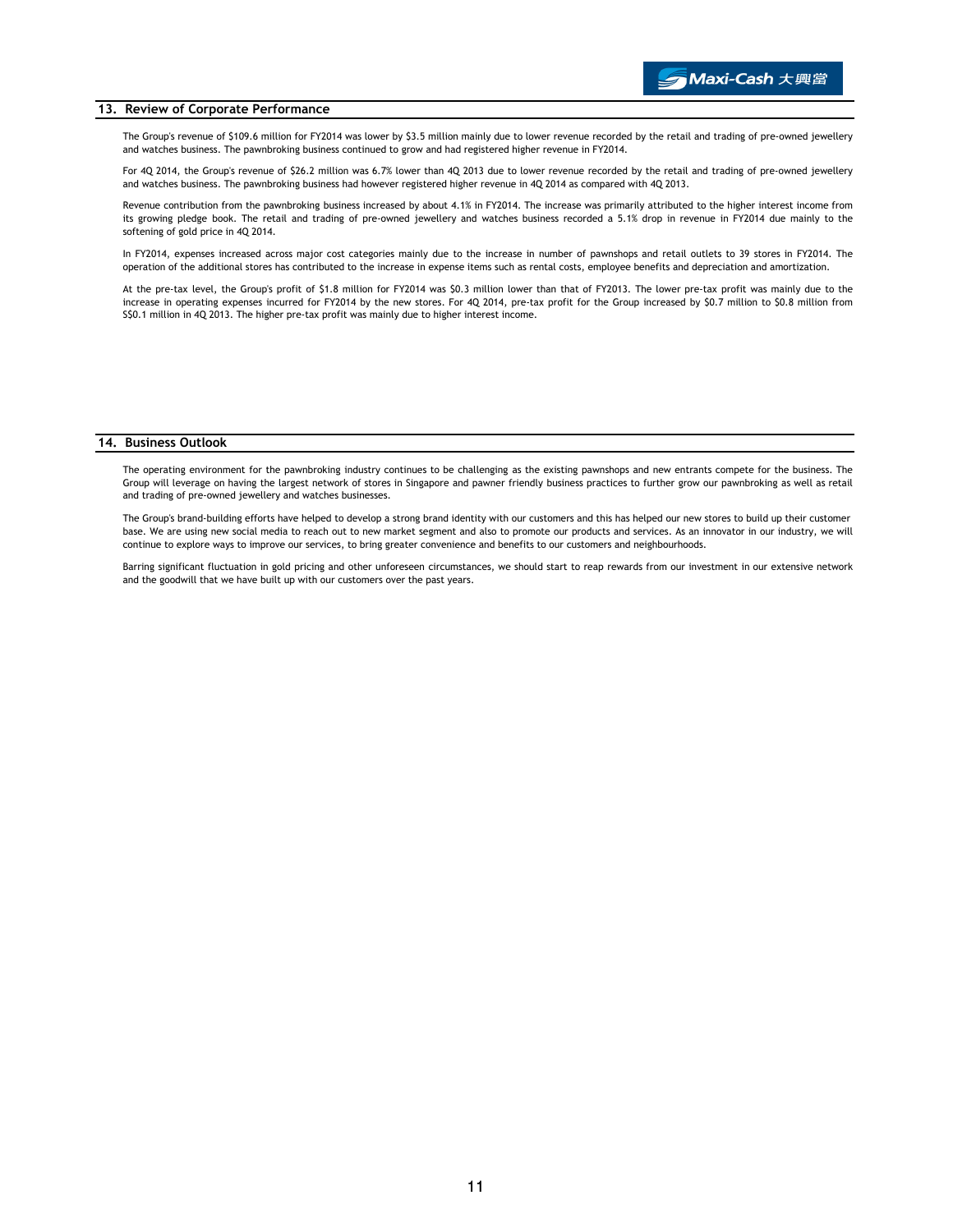# 15. Segment Information

| 2014                                                                                                                     | <b>Pawnbroking</b>    | <b>Retail and</b><br>trading of pre-<br>owned<br>jewellery and<br><b>watches</b> | <b>Others</b>     | <b>Elimination</b> | Group                       |
|--------------------------------------------------------------------------------------------------------------------------|-----------------------|----------------------------------------------------------------------------------|-------------------|--------------------|-----------------------------|
| <b>Business Segment</b>                                                                                                  | \$'000                | \$'000                                                                           | \$'000            | \$'000             | \$'000                      |
| Revenue<br>Intersegment revenue                                                                                          | 25,944<br>33,077      | 83,661<br>3                                                                      |                   | ÷.<br>(33,080)     | 109,605                     |
|                                                                                                                          | 59,021                | 83,664                                                                           | $\sim$            | (33,080)           | 109,605                     |
| <b>Results:</b><br>Segment result                                                                                        | 4,530                 | 143                                                                              | 1,154             | (1, 178)           | 4,649                       |
| <b>Profit from operations</b>                                                                                            | 4,530                 | 143                                                                              | 1,154             | (1, 178)           | 4,649                       |
| Finance costs                                                                                                            | (2, 846)              | (1)                                                                              | $\overline{2}$    |                    | (2, 845)                    |
| Profit from operations before taxation<br>Tax expense                                                                    | 1,684<br>120          | 142<br>(25)                                                                      | 1,156<br>(43)     | (1, 178)           | 1,804<br>52                 |
| Profit/(loss) for the year                                                                                               | 1,804                 | 117                                                                              | 1,113             | (1, 178)           | 1,856                       |
| Assets and liabilities<br>Segment assets<br>Unallocated assets<br><b>Total assets</b>                                    | 246,187               | 32,346                                                                           | 32,792            | (65, 255)          | 246,070<br>1,150<br>247,220 |
| Segment liabilities<br>Unallocated liabilities                                                                           | 212,060               | 22,796                                                                           | 13,822            | (65, 168)          | 183,510<br>(996)            |
| <b>Total liabilities</b>                                                                                                 |                       |                                                                                  |                   |                    | 182,514                     |
| Other segment Information<br>Capital expenditure<br>Depreciation and amortisation<br>Other significant non-cash expenses | 2,088<br>1,530<br>218 | 10<br>13<br>ä,                                                                   | 54<br>312<br>(46) |                    | 2,152<br>1,855<br>172       |

| 2013<br><b>Business Segment</b>               | <b>Pawnbroking</b><br>\$'000 | <b>Retail and</b><br>trading of pre-<br>owned<br>jewellery and<br>watches<br>\$'000 | <b>Others</b><br>\$'000 | <b>Elimination</b><br>\$'000 | <b>Group</b><br>\$'000 |
|-----------------------------------------------|------------------------------|-------------------------------------------------------------------------------------|-------------------------|------------------------------|------------------------|
| Revenue                                       | 24,930                       | 88,168                                                                              |                         |                              | 113,098                |
| Intersegment revenue                          | 25,661                       |                                                                                     |                         | (25, 661)                    |                        |
|                                               | 50,591                       | 88,168                                                                              | ٠                       | (25, 661)                    | 113,098                |
| Results:                                      |                              |                                                                                     |                         |                              |                        |
| Segment result                                | 4,946                        | 678                                                                                 | 1,919                   | (2,620)                      | 4,923                  |
| Profit/(loss) from operations                 | 4,946                        | 678                                                                                 | 1,919                   | (2,620)                      | 4,923                  |
| Finance costs                                 | (2,754)                      | (48)                                                                                |                         |                              | (2,802)                |
| Profit/(loss) from operations before taxation | 2,192                        | 630                                                                                 | 1,919                   | (2,620)                      | 2,121                  |
| Tax expense                                   | 51                           | 46                                                                                  | 35                      | ٠                            | 132                    |
| Profit/(loss) for the year                    | 2,243                        | 676                                                                                 | 1,954                   | (2,620)                      | 2,253                  |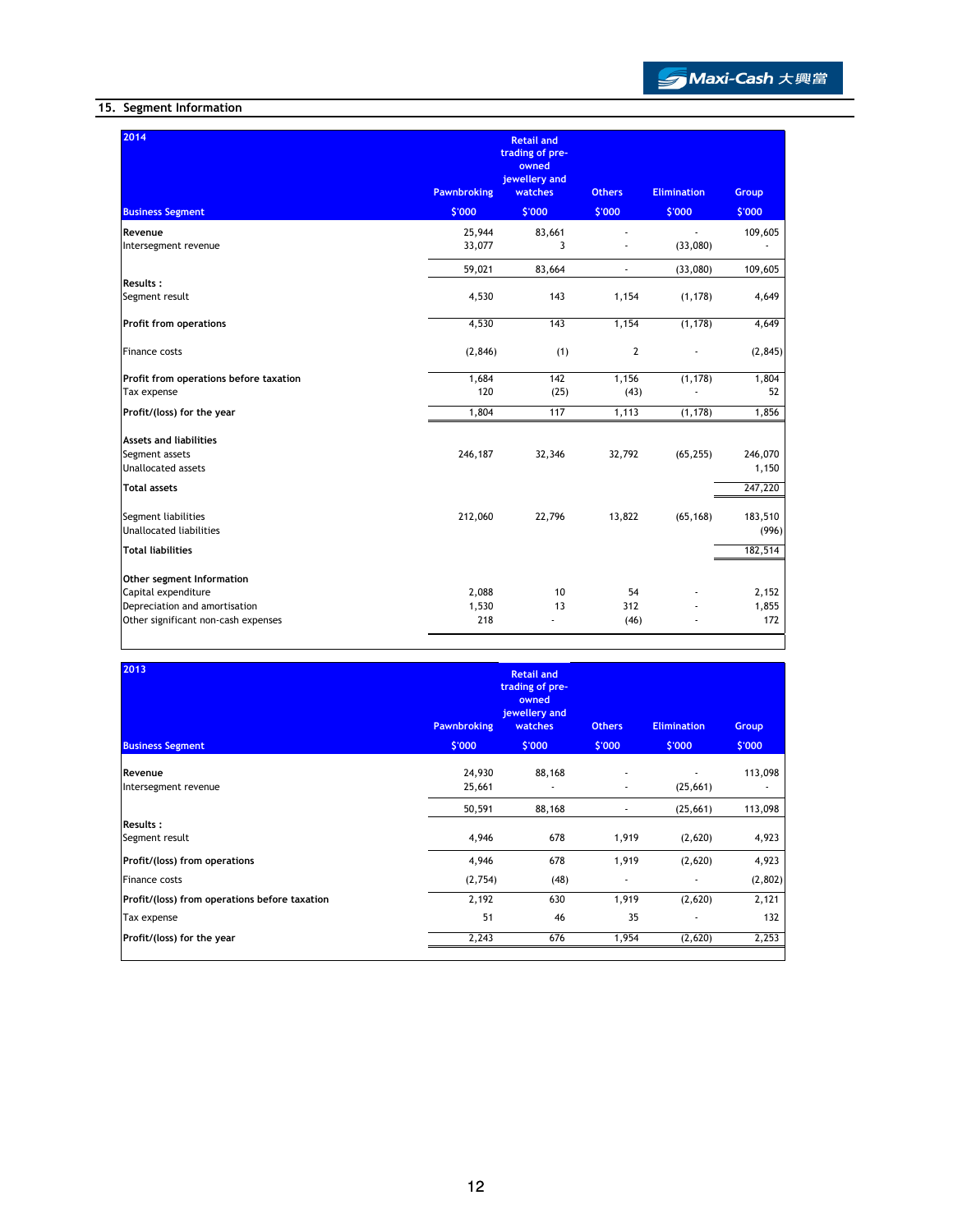

# 15. Segment Information (Con't)

| 2013<br><b>Business Segment</b>                | <b>Pawnbroking</b><br>\$'000 | <b>Retail and</b><br>trading of pre-<br>owned<br>jewellery and<br>watches<br>\$'000 | <b>Others</b><br>\$'000 | <b>Elimination</b><br>\$'000 | Group<br>\$'000 |
|------------------------------------------------|------------------------------|-------------------------------------------------------------------------------------|-------------------------|------------------------------|-----------------|
| <b>Assets and liabilities</b>                  |                              |                                                                                     |                         |                              |                 |
| Segment Assets<br><b>Unallocated assets</b>    | 232,344                      | 25,211                                                                              | 36,496                  | (66, 023)                    | 228,028<br>871  |
| <b>Total assets</b>                            |                              |                                                                                     |                         |                              | 228,899         |
| Segment Liabilities<br>Unallocated liabilities | 196,711                      | 15,974                                                                              | 17,476                  | (66, 246)                    | 163,915<br>962  |
| <b>Total liabilities</b>                       |                              |                                                                                     |                         |                              | 164,877         |
| Other segment Information                      |                              |                                                                                     |                         |                              |                 |
| Capital expenditure                            | 1,566                        | 7                                                                                   | 19                      | ٠                            | 1,592           |
| Depreciation and amortisation                  | 1,227                        | 11                                                                                  | 323                     | ٠                            | 1,561           |
| Other significant non-cash expenses            | 140                          | 249                                                                                 | (13)                    | ٠                            | 376             |

The Group operates only in Singapore with revenue generated in the Singaporean market. Accordingly, an analysis of assets and profits of the Group by geographical distribution has not been included.

# 16. Breakdown of Revenue and Results

|                                                                                            | Group  |        |        |
|--------------------------------------------------------------------------------------------|--------|--------|--------|
|                                                                                            | 2014   | 2013   | Change |
|                                                                                            | \$'000 | \$'000 | %      |
| Sales reported for first half year                                                         | 55,538 | 56,685 | $-2%$  |
| Operating profit after tax before deducting non-controlling interests for first half year  | 364    | 1,648  | $-78%$ |
| Sales reported for second half year                                                        | 54,067 | 56,413 | $-4%$  |
| Operating profit after tax before deducting non-controlling interests for second half year | 1,492  | 605    | 147%   |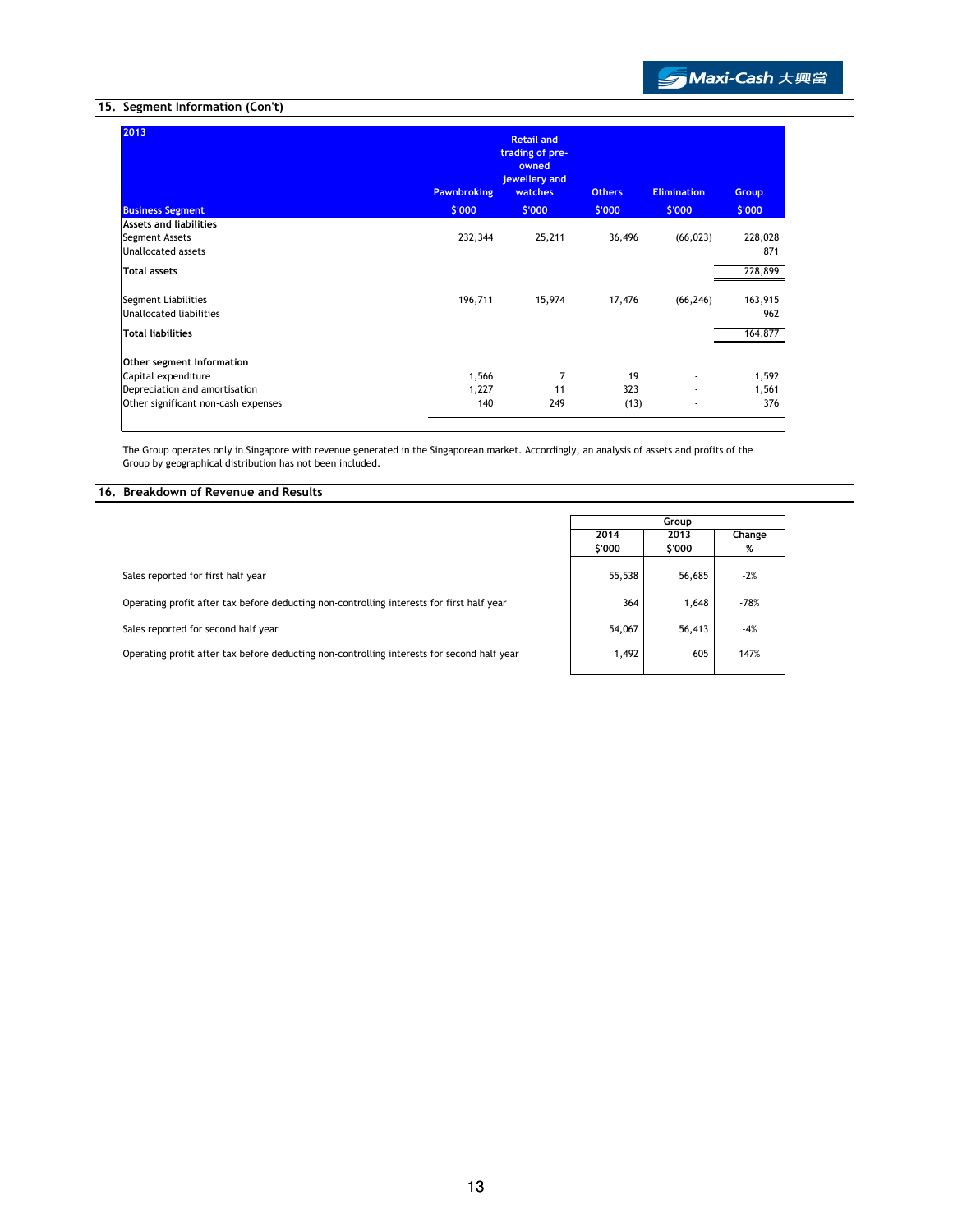## 17. Interested Person Transactions

The Group does not have a general mandate from shareholders for interested person transactions pursuant to Rule 920(1)(a)(ii) of the Catalist Rules.

| Aggregate value of all Interested Person Transactions during the year under Review (excluding<br>Transactions less than \$100,000 and Transactions Conducted under Shareholders' Mandate<br><b>Pursuant to Rule 920 of the Catalist Rules)</b> |                     |  |  |
|------------------------------------------------------------------------------------------------------------------------------------------------------------------------------------------------------------------------------------------------|---------------------|--|--|
| 31-Dec-14<br>\$'000                                                                                                                                                                                                                            | 31-Dec-13<br>\$'000 |  |  |
|                                                                                                                                                                                                                                                |                     |  |  |
| 372<br>408                                                                                                                                                                                                                                     | 372<br>408          |  |  |
| 180                                                                                                                                                                                                                                            | 255                 |  |  |
| 150                                                                                                                                                                                                                                            |                     |  |  |
|                                                                                                                                                                                                                                                | 252                 |  |  |
| 1,263                                                                                                                                                                                                                                          | 1,135               |  |  |
| 2,373                                                                                                                                                                                                                                          | 2,422               |  |  |
|                                                                                                                                                                                                                                                |                     |  |  |

# 18. Disclosure of person occupying a mangerial position who is a relative of a director or chief executive officer or substantial shareholders

Pursuant to Rule 704(13) of the Catalist Rules, the Company confirms that there is no person occupying a managerial position in the Company or in any of its principal subsidiaries who is a relative of a director, chief executive officer or substantial shareholder of the Company.